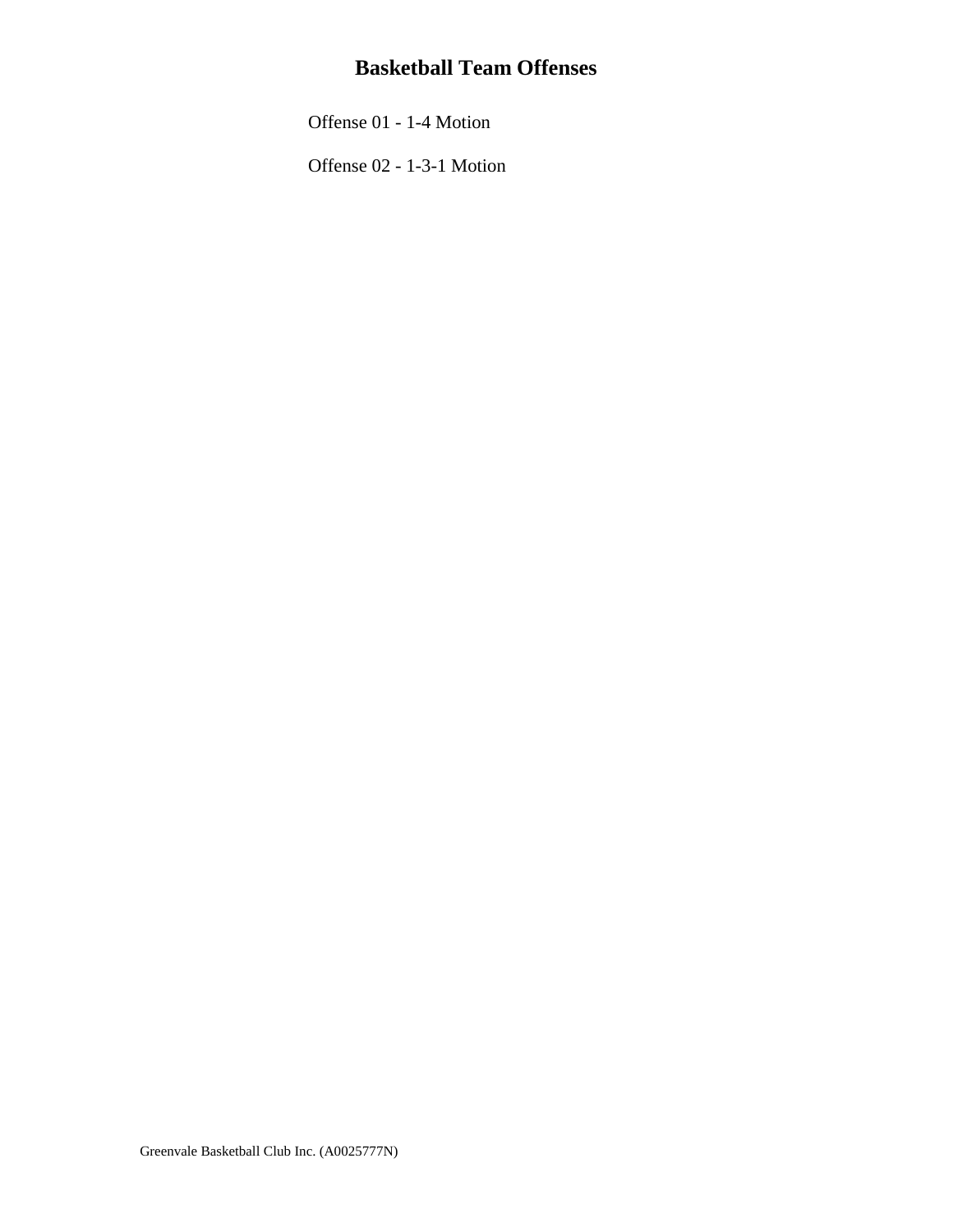<span id="page-1-0"></span>**Offense No:** 01 **Name:** 1-4 Motion

## **Description:**

Initial alignment is shown in diagram A.

The offense can be started in one of three ways. Either the point guard passes to one of the wings, or the point guard passes to one of the high posts, or the point guard dribbles at one of the wings.

- 1) If the point guard passes to one of the wings, then
	- a) The ballside high post screens for the point guard who cuts off the screen to the basket, if the give-and-go pass is on, the point guard has a shot (see diagram B).
	- b) The weakside high post sets a screen for the weakside wing who fills the point position (see diagram B).

- c) If the give-and-go pass is not made to the point guard he fills the weak side wing position (see diagram C).
- d) If the give-and-go pass is not made to the point guard the ball side high post sets a screen and roll with the ball side wing. We would prefer to set the screen in such a position that the wing can drive high and the high post can roll low (see diagram C).
- e) The weak side high post returns to their position (see diagram C).
- 2) If the point guard passes to one of the high posts then,
	- a) both wings backdoor cut to the basket looking for a pass from the post and a scoring opportunity (see diagram D).

If the wing players do not receive a pass they exchange wing positions.









D.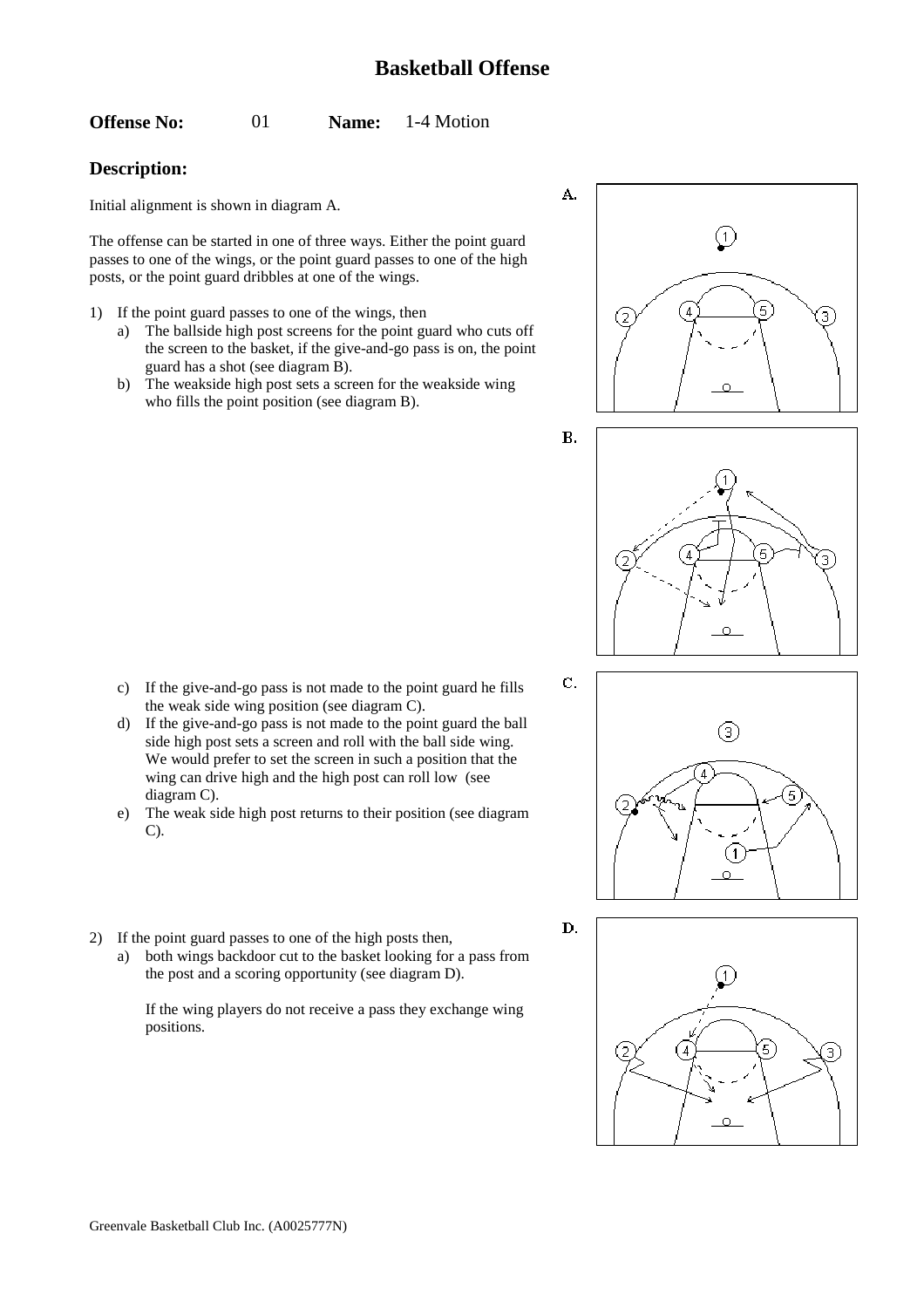## **Basketball Offense**

b) The high post can also drive if he wishes. In this case the weak side high post and wing fill receiver positions (see diagram E).

c) Another option is for the point guard to cut off the high post looking for a hand-off pass. If the defenders on the high post and point guard don't switch the point guard may have an easy drive to the basket (see diagram F).

- 3) If the point guard does a dribble entry to the wing then,
	- a) the ball side wing cuts across the key and sets a screen for the weak side wing, the weak side wing cuts off the screen low looking and posts up low looking for a pass (see diagram G).

b) If the pass is not on to the low post, both high posts set a screen in the middle of the lane and the original ball side wing cuts behind the screen to the free throw line for a pass and shot (see diagram H).